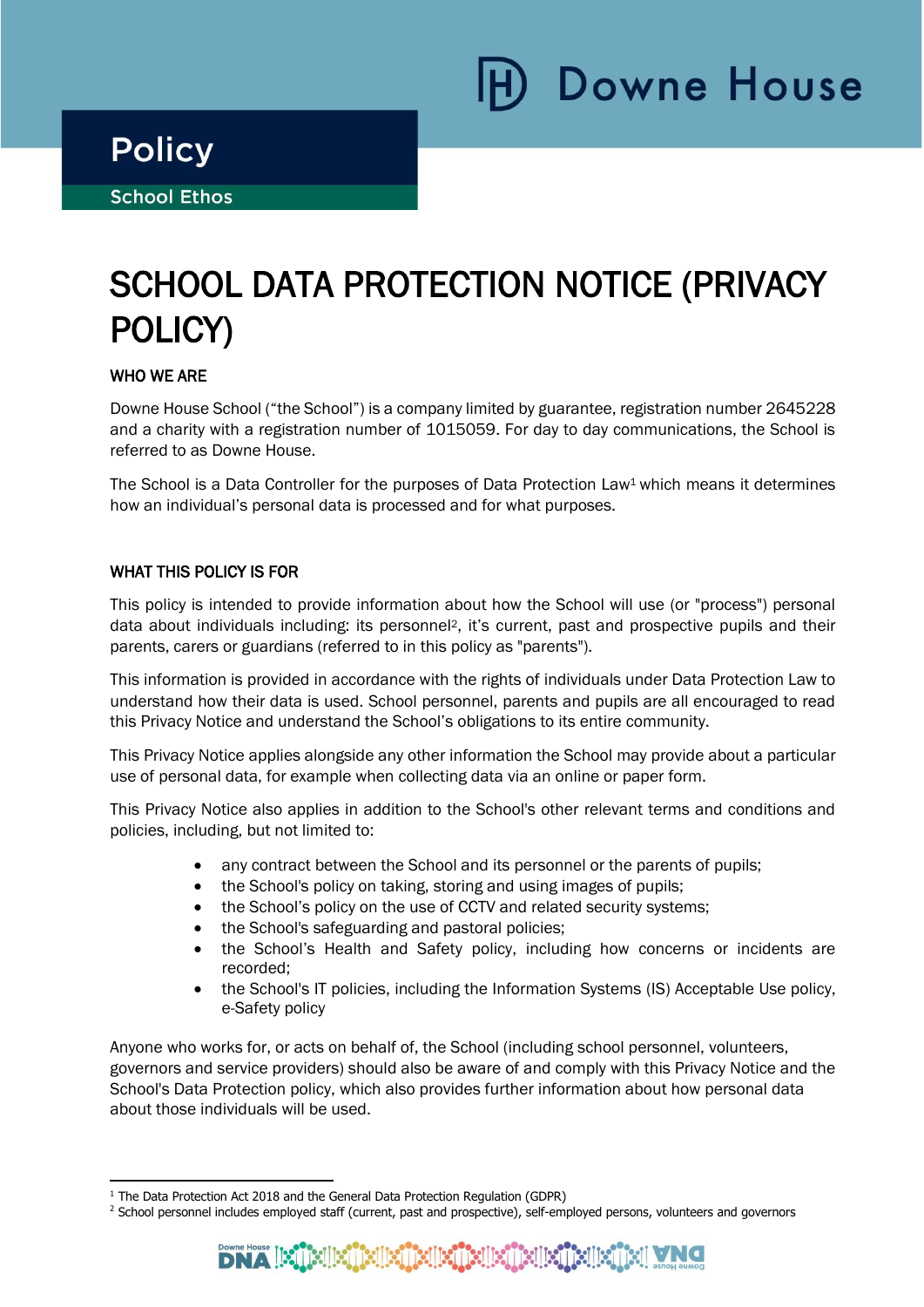### RESPONSIBILITY FOR DATA PROTECTION

The School has appointed the Director of Information Systems who, in conjunction with the Headmistress, will deal with all requests and enquiries concerning the School's uses of individuals personal data (see section on Your Rights below) and endeavour to ensure that all personal data is processed in compliance with this policy and Data Protection Law. Requests and enquiries should be sent to the Director of Information Systems at [dataprotection@downehouse.net](mailto:dataprotection@downehouse.net)

## WHY THE SCHOOL NEEDS TO PROCESS PERSONAL DATA

In order to carry out its ordinary duties to its personnel, pupils and parents, the School may process a wide range of personal data about individuals (including current, past and prospective personnel, pupils or parents) as part of its daily operation.

Some of this activity the School will need to carry out in order to fulfil its legal rights, duties or obligations – including those under a contract with its personnel, or parents of its pupils.

Other uses of personal data will be made in accordance with the School's legitimate interests, or the legitimate interests of another, provided that these are not outweighed by the impact on individuals, and provided it does not involve special or sensitive types of data.

The School expects that the following uses may fall within that category of its (or its community's) "legitimate interests":

- For the purposes of pupil selection (and to confirm the identity of prospective pupils and their parents);
- To provide education services, including musical education, physical training or spiritual development, career services, and extra-curricular activities to pupils, and monitoring pupils' progress and educational needs;
- Maintaining relationships with alumnae and the School community, including direct marketing or fundraising activity;
- For the purposes of donor due diligence, and to confirm the identity of prospective donors and their background and relevant interests;
- For the purposes of management planning and forecasting, research and statistical analysis, including that imposed or provided for by law (such as diversity or gender pay gap analysis and taxation records);
- To enable relevant authorities to monitor the School's performance and to intervene or assist with incidents as appropriate;
- To give and receive information and references about past, current and prospective pupils, including relating to outstanding fees or payment history, to/from any educational institution that the pupil attended or where it is proposed they attend; and to provide references to potential employers of past pupils;
- To give and receive information and references about past, current and prospective personnel and to provide references to potential employers;
- To enable pupils to take part in national or other assessments, and to publish the results of public examinations or other achievements of pupils of the School;
- To safeguard pupils' welfare and provide appropriate pastoral care;
- To fulfil our contractual and legal obligations
- To monitor (as appropriate) use of the School's IT and communications systems in accordance with the School's IS Acceptable Use Policy;
- To make use of photographic images of pupils in School publications, on the School website and (where appropriate) on the School's social media channels in accordance with the School's IS Acceptable Use policy;
- For security purposes, including CCTV and related security records in accordance with the School's CCTV and Access Control policy; and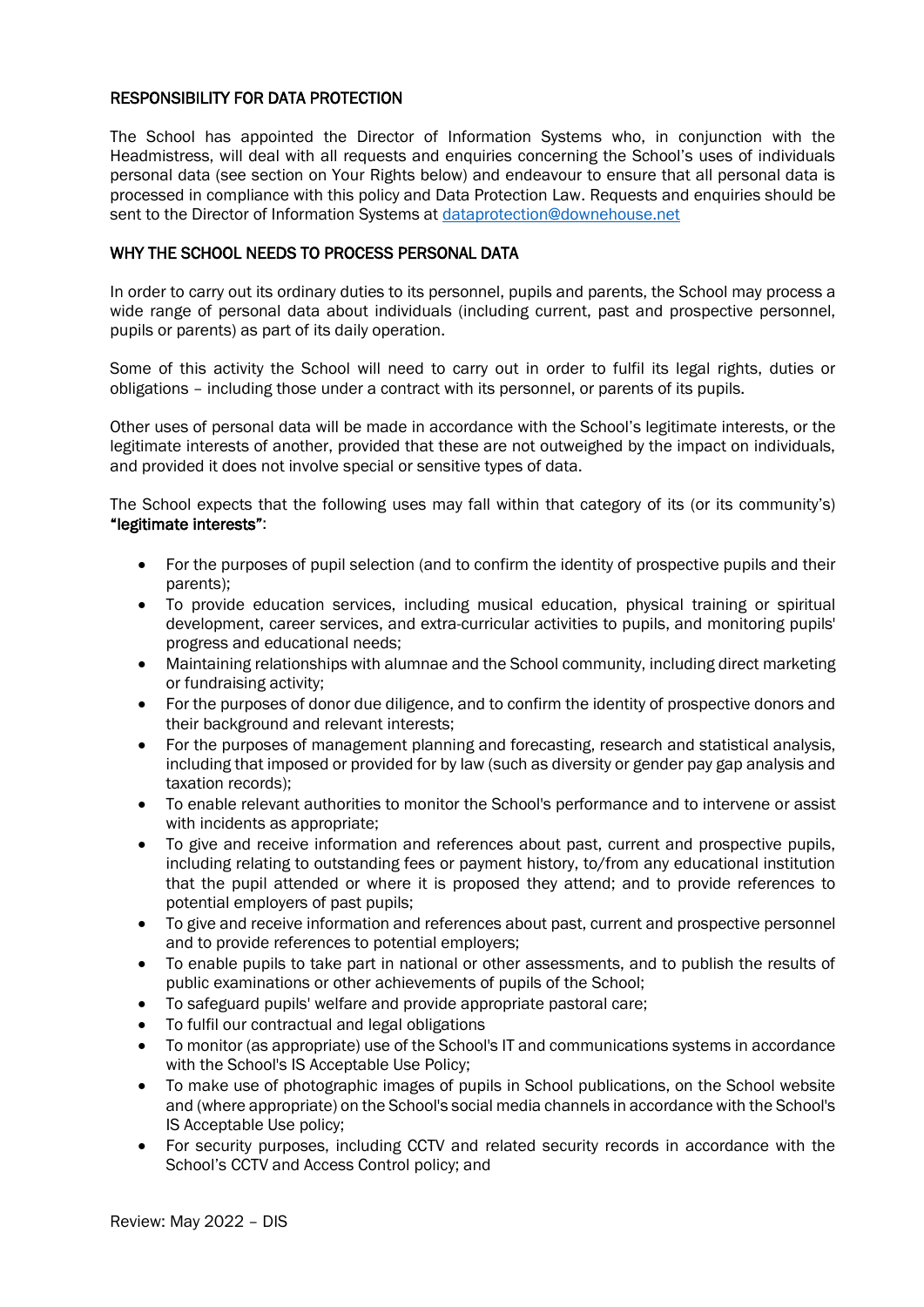• Where otherwise reasonably necessary for the School's purposes, including to obtain appropriate professional advice and insurance for the School.

In addition, the School may need to process special category personal data (concerning health, ethnicity, religion, or sexual life) or criminal records information (such as when carrying out DBS checks) in accordance with rights or duties imposed on it by law, including as regards safeguarding and employment, or from time to time by explicit consent where required. These reasons may include:

- To safeguard pupils' welfare and provide appropriate pastoral (and where necessary, medical) care, and to take appropriate action in the event of an emergency, incident or accident, including by disclosing details of an individual's medical condition where it is in the individual's interests to do so: for example for medical advice, social services, insurance purposes or to organisers of School trips;
- To provide educational services in the context of any special educational needs of a pupil;
- To provide spiritual education in the context of any religious beliefs;
- In connection with employment of its personnel, for example DBS checks, welfare or pension plans;
- To run any of its security systems that operate on personal data, such as for security and other forms of pupil identification (ID Cards, door entry, CCTV, etc.);
- As part of any school or external complaints, disciplinary or investigation process that involves such data, for example if there are SEN, health or safeguarding elements; or
- For legal and regulatory purposes (for example child protection, diversity monitoring and health and safety) and to comply with its legal obligations and duties of care.

# TYPES OF PERSONAL DATA PROCESSED BY THE SCHOOL

This may include, by way of example, but not limited to:

- names, addresses, telephone numbers, e-mail addresses and other contact details;
- car details (about those who use our car parking facilities);
- bank details and other financial information, e.g. about parents who pay fees to the School; past, present and prospective pupils' academic, disciplinary, admissions and attendance records (including information about any special needs), employment information and examination scripts and marks;
- past, present and prospective parents' employment information;
- where appropriate, information about individuals' health, and contact details for their next of kin;
- references given or received by the School about pupils, and information provided by previous educational establishments and/or other professionals or organisations working with pupils;
- references given or received by the School about personnel and information provided by previous employers;
- images of pupils (and occasionally other individuals) engaging in School activities, and images captured by the School's CCTV system (in accordance with the IS Acceptable Use policy and CCTV and Access Control policy);
- information relating to past, present and prospective School personnel:

## HOW THE SCHOOL COLLECTS DATA

Generally, the School receives personal data from the individual directly (including, in the case of pupils, from their parents). This may be via a form, or simply in the ordinary course of interaction or communication (such as email or written assessments).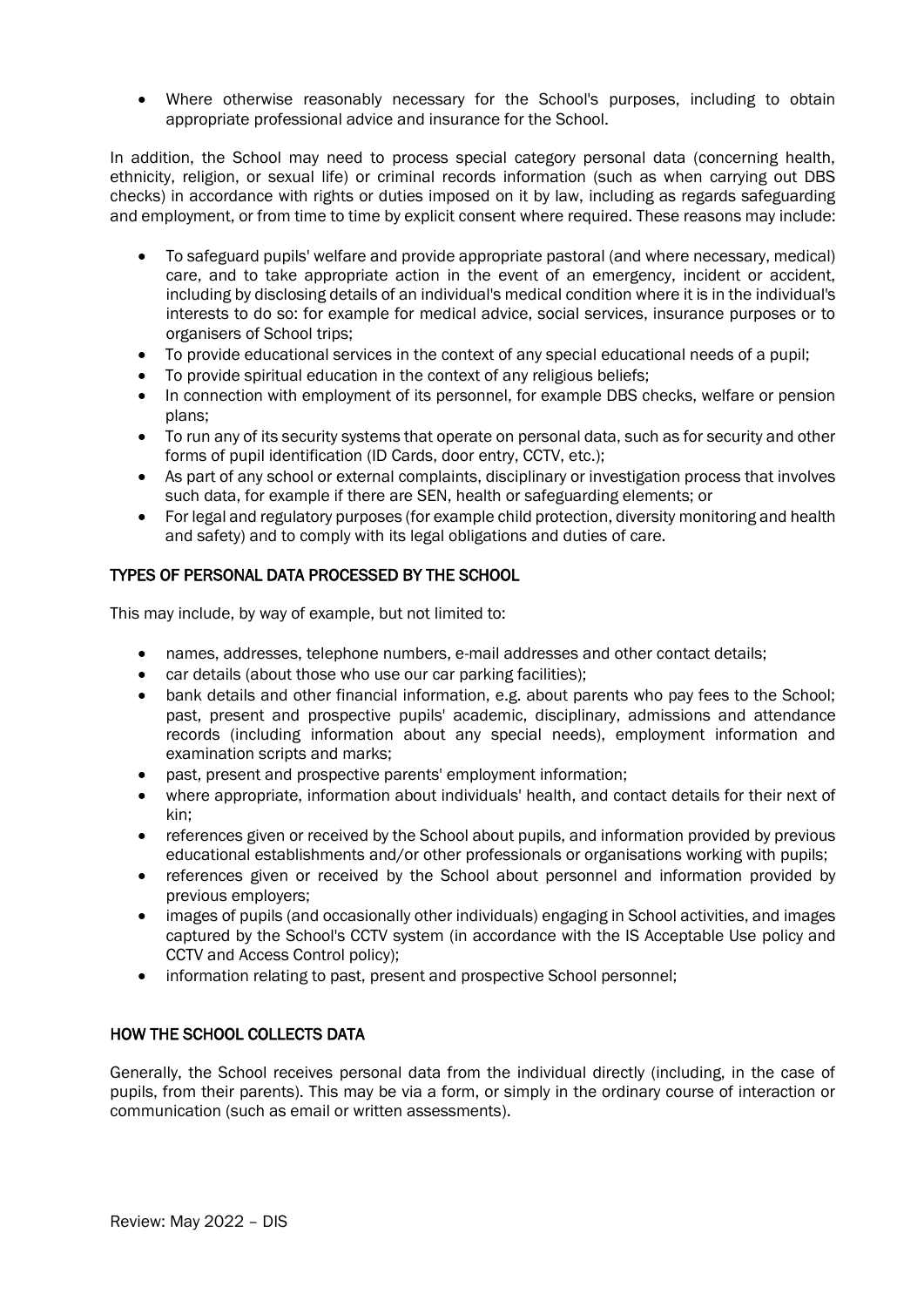However in some cases personal data may be supplied by third parties (for example another School, or other professionals or authorities working with that individual); or collected from publicly available resources.

## WHO HAS ACCESS TO PERSONAL DATA AND WHO THE SCHOOL SHARES IT WITH

Occasionally, the School will need to share personal information relating to its community with third parties, such as professional advisers (lawyers and accountants) or relevant authorities (HMRC, police or the local authority).

For the most part, personal data collected by the School will remain within the School, and will be processed by appropriate individuals only in accordance with access protocols. Particularly strict rules of access apply in the context of:

- medical records held and accessed only by the School Nurses and appropriate personnel under the authorisation of the Nurse Manager, or otherwise in accordance with express consent
- safeguarding files

However, a certain amount of any medical, pastoral and Special Educational Needs (SEN) pupil's relevant information, will need to be provided to personnel more widely in the context of providing the necessary care and education that the pupil requires.

Personnel, pupils and parents are reminded that the School is under duties imposed by law and statutory guidance (including [Keeping Children Safe in Education\)](https://www.gov.uk/government/publications/keeping-children-safe-in-education--2) to record or report incidents and concerns that arise or are reported to it, in some cases regardless of whether they are proven, if they meet a certain threshold of seriousness in their nature or regularity. This may include file notes on personnel or safeguarding files, and in some cases referrals to

relevant authorities such as Social Services or police. For further information about this, please view the School's Safeguarding Policies3.

For the purposes of maintaining a safe and secure environment, the School reserves the right to monitor all internet and email traffic through its filtering systems and all domain joined devices through e-Safe monitoring software and services.

Finally, in accordance with Data Protection Law, some of the School's processing activity is carried out on its behalf by third parties, such as IT systems, web developers, cloud storage and social media providers4. Where possible this is subject to contractual assurances that personal data will be kept securely and only in accordance with the School's specific directions.

#### HOW LONG WE KEEP PERSONAL DATA

The School will retain personal data securely and only in line with how long it is necessary to keep for a legitimate and lawful reason. Typically, the legal recommendation for how long to keep ordinary personnel and pupil personnel files is up to 7 years following departure from the School. However, incident reports and safeguarding files will need to be kept much longer, in accordance with specific legal requirements. Material will only be kept, if required to do so in law.

Personal data pertaining to prospective personnel and their application process will be removed from the School systems after 2 years.

All School email correspondence is retained for up to 3 years, after which time it is removed from live and archive email systems, along with any personal data contained within.

<sup>&</sup>lt;sup>3</sup> Safeguarding policies comprise: Safeguarding and Child Protection, Keeping Children Safe in Education, e-Safety and Prevent

<sup>4</sup> Third party terms and conditions apply e.g. Twitter, Facebook, LinkedIn, Google Analytics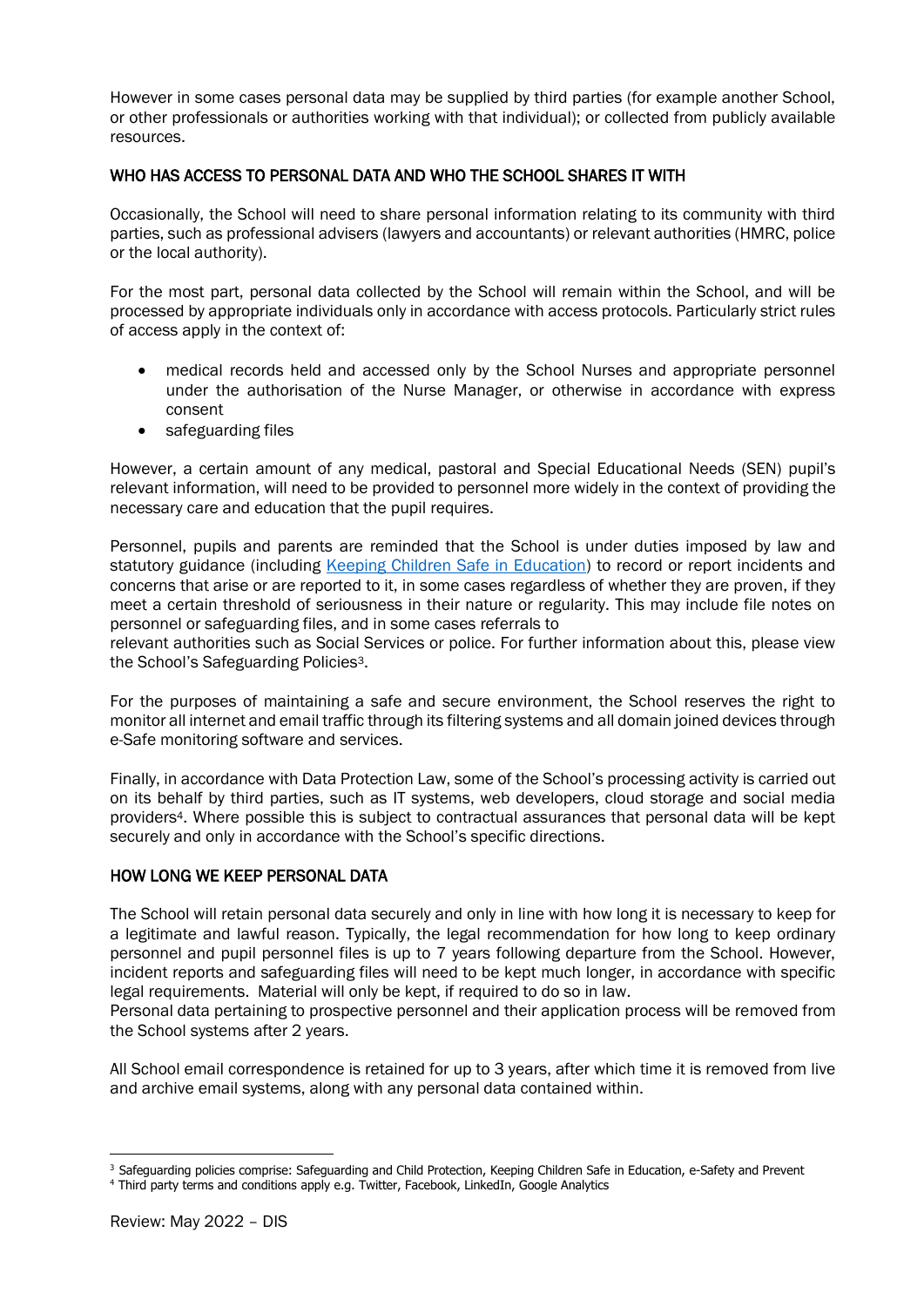If individuals have any specific queries about how this policy is applied, or wish to request that personal data, that is no longer believed to be relevant, is considered for erasure, please contact the Director of Information Systems at [dataprotection@downehouse.net.](mailto:dataprotection@downehouse.net) However, please bear in mind that the School may have lawful and necessary reasons to hold on to some data.

### KEEPING IN TOUCH AND SUPPORTING THE SCHOOL

The School will use the contact details of parents, alumnae and other members of the School community to keep them updated about the activities of the School, or alumnae and parent events of interest, including by sending updates and newsletters, by email and by post. Unless the relevant individual objects, the School may also:

- Share personal data about parents and/or alumnae, as appropriate, with organisations set up to help establish and maintain relationships with the School community, such as DH LINKS and the DHSA (Downe House Seniors' Association) which both use legitimate data managed within the Downe House Foundation Office.
- Contact parents and/or alumnae by post and email in order to promote and raise funds for the School and where appropriate, other worthy causes;
- Should individuals wish to limit or object to any such use, or would like further information about them, please contact the Director of Information Systems in writing. Individuals always have the right to withdraw consent, where given, or otherwise object to direct marketing or fundraising. However, the School may need nonetheless to retain some personal data (not least to ensure that no more communications are sent to that particular address, email or telephone number).

## YOUR RIGHTS

Individuals have various rights under Data Protection Law to access and understand personal data about them held by the School, and in some cases ask for it to be erased or amended or for the School to stop processing it, but subject to certain exemptions and limitations.

Any individual wishing to access or amend their personal data, or wishing it to be transferred to another person or organisation, should put their request in writing to the Director of Information Systems at [dataprotection@downehouse.net](mailto:dataprotection@downehouse.net) 

The School will endeavour to respond to any such written requests as soon as is reasonably practicable and in any event within statutory time-limits, which is one month in the case of requests for access to information. The School will be better able to respond quickly to smaller, targeted requests for information.

Individuals should be aware that certain data is exempt from the right of access. This may include information which identifies other individuals, or information which is subject to legal professional privilege. The School is also not required to disclose any pupil examination scripts, nor any confidential reference given by the School for the purposes of the education, training or employment of any individual.

Pupils where supported by their parents, can make subject access requests for their own personal data. Indeed, while a person with parental responsibility will generally be expected to make a subject access request on behalf of younger pupils, the information in question is always considered to be the child's at law. A pupil of any age may ask a parent or other legal representative to make a subject access request on her behalf, and moreover (if of sufficient age) their consent or authority may need to be sought by the parent. Pupils aged 13+ are generally assumed to have this level of maturity, although this will depend on both the child and the personal data requested, including any relevant circumstances at home. Pupils younger than 13 may be sufficiently mature to have a say in this decision. All subject access requests from pupils will therefore be considered on a case by case basis.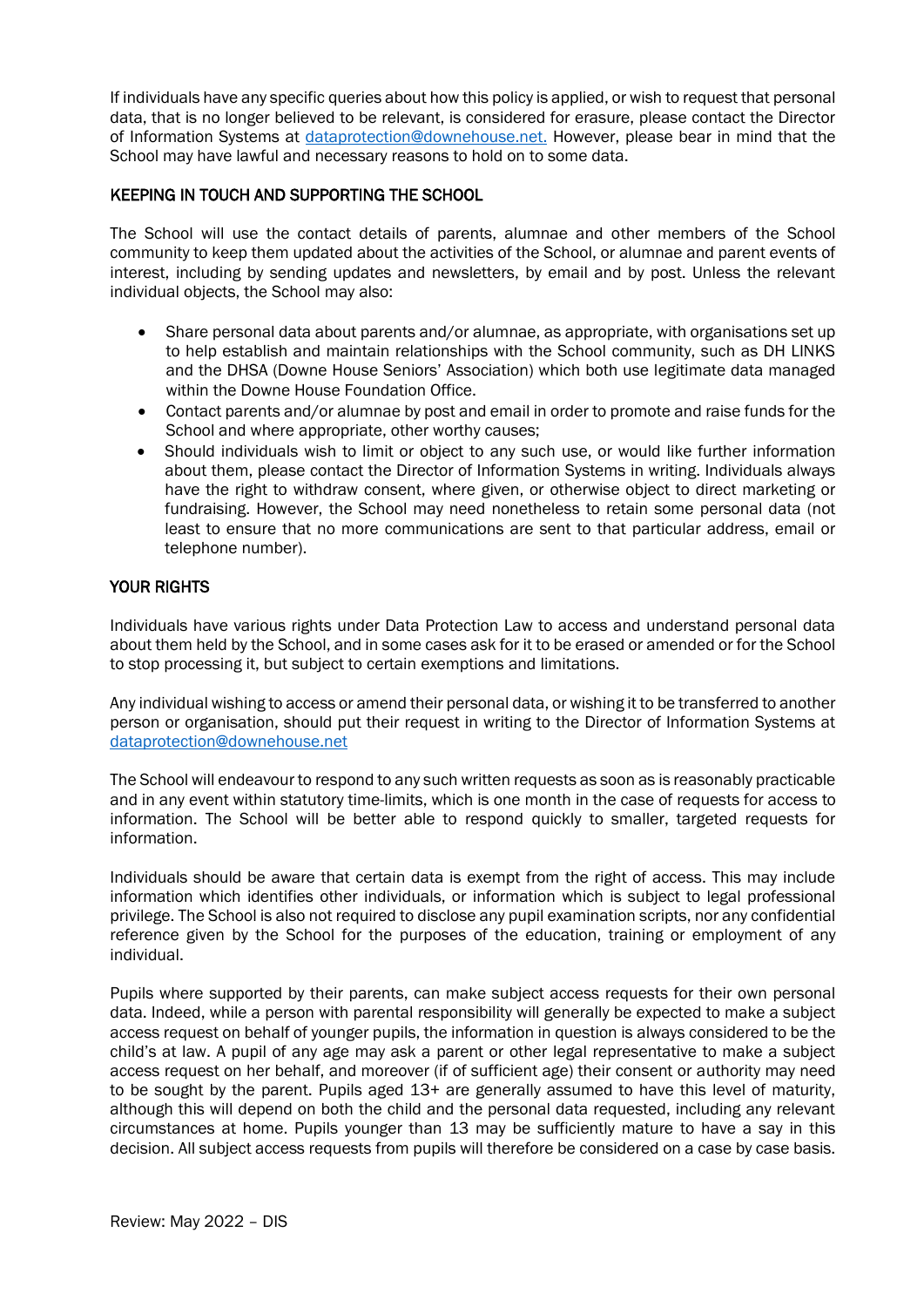Where the School is relying on consent as a means to process personal data, any person may withdraw this consent at any time (subject to similar age considerations as above). Please be aware however that the School may have another lawful reason to process the personal data in question even without your consent.

That reason will usually have been asserted under this Privacy Notice or may otherwise exist under some form of contract or agreement with the individual (e.g. an employment or parent contract, or because a purchase of goods, services or membership of an organisation has been requested).

#### WHOSE RIGHTS

The rights under Data Protection Law belong to the individual to whom the data relates. However, the School will often rely on parental consent to process personal data relating to pupils (if consent is required) unless, given the nature of the processing in question, and the pupil's age and understanding, it is more appropriate to rely on the pupil's consent.

Parents should be aware that in such situations they may not be consulted, depending on the interests of the child, the parents' rights at law or under their contract, and all the circumstances.

In general, the School will assume that pupils' consent is not required for ordinary disclosure of their personal data to their parents, e.g. for the purposes of keeping parents informed about the pupil's activities, progress and behaviour, and in the interests of the pupil's welfare, unless, in the School's opinion, there is a good reason to do otherwise.

However, where a pupil seeks to raise concerns confidentially with a member of personnel and expressly withholds their agreement to their personal data being disclosed to their parents, the School may be under an obligation to maintain confidentiality unless, in the School's opinion, there is a good reason to do otherwise; for example where the School believes disclosure will be in the best interests of the pupil or other pupils, or if required by law.

Personnel and pupils are required to respect the personal data and privacy of others, and to comply with the School's relevant policies, e.g. IS Acceptable Use Policy and the School rules.

# DATA ACCURACY AND SECURITY

The School will endeavour to ensure that all personal data held in relation to an individual is as up to date and accurate as possible. Individuals must notify the School at least on an annual basis of any changes to information held about them. Responsibility for changes in information relating to pupils, rests with the parent.

An individual has the right to request that any inaccurate or out-of-date information about them is erased or corrected (subject to certain exemptions and limitations under the Act): please see above.

The School will take appropriate technical and organisational steps to ensure the security of personal data about individuals, including policies around use of technology and devices, and access to School systems. All School personnel will be made aware of this policy and their duties under Data Protection Law and receive relevant training.

#### QUERIES AND COMPLAINTS

Any comments or queries on this policy should be directed to the Director of Information Systems using the email address[: dataprotection@downehouse.net](mailto:dataprotection@downehouse.net) 

If an individual believes that the School has not complied with this policy or acted otherwise than in accordance with Data Protection Law, they should utilise the School complaints or grievance